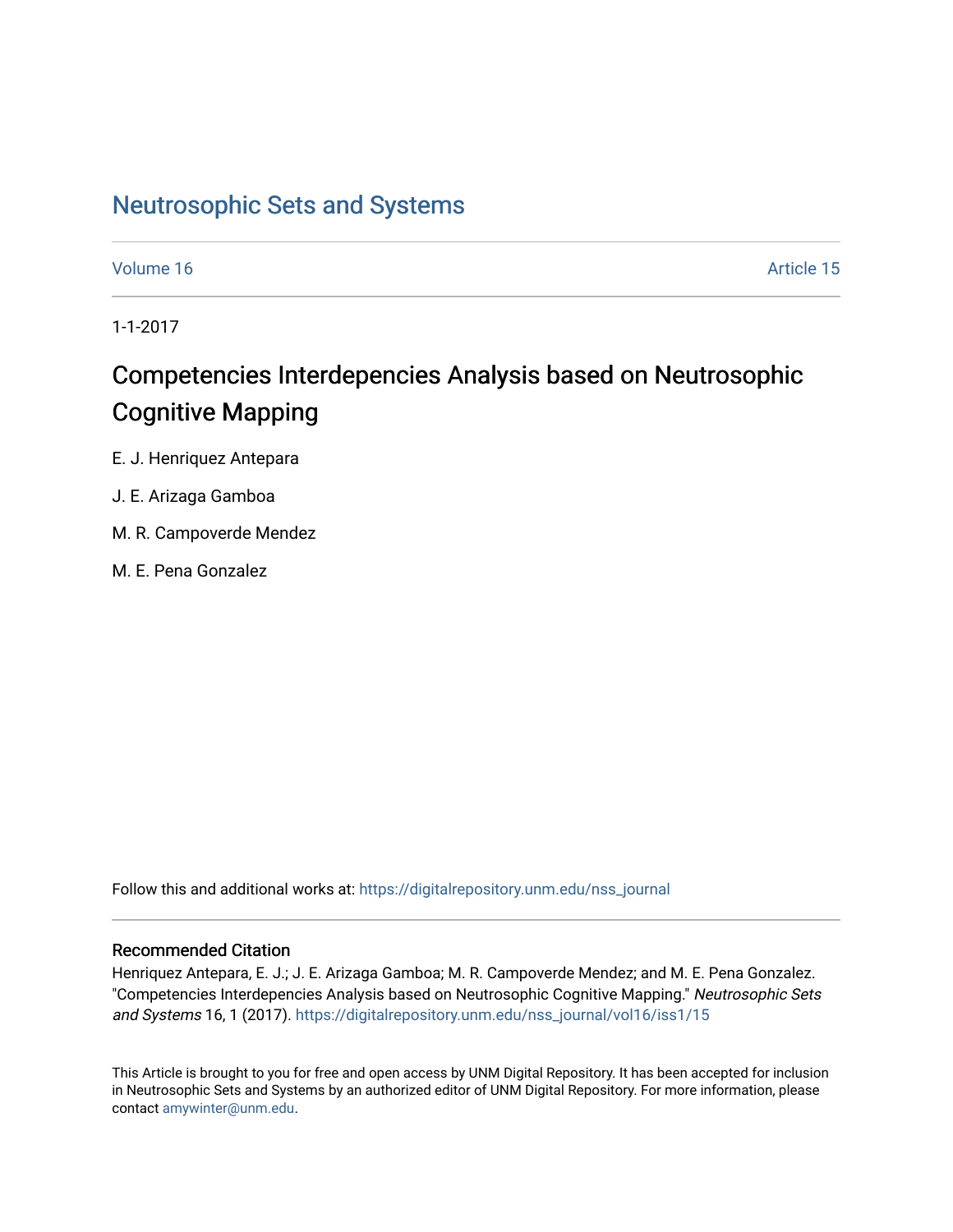



# **Competencies Interdepencies Analysis based on Neutrosophic Cognitive Mapping**

**Evelyn Jazmín Henríquez Antepara<sup>1</sup> , Jenny Elizabeth Arízaga Gamboa<sup>2</sup> , Mélida Rocio Campoverde Méndez<sup>3</sup> , Miriam Elizabeth Peña González<sup>4</sup>** 

<sup>1</sup> Universidad de Guayaquil, Facultad de Ciencias Matemáticas y Físicas, Guayaquil Ecuador. Email: evelyn.henriqueza@ug.edu.ec 2 Universidad de Guayaquil, Facultad de Ciencias Matemáticas y Físicas, Guayaquil Ecuador. Email: ing\_jennyarizaga@hotmail.com <sup>3</sup> Universidad Laica Vicente Rocafuerte de Guayaquil, Facultad de Educación, Guayaquil Ecuador. E[mail: rociocampover](mailto:ing_jennyarizaga)de@gmail.com <sup>4</sup> Universidad de Guayaquil, Facultad de Ciencias Matemáticas y Físicas, Guayaquil Ecuador. Email: mepg60@gmail.com

**.**

**Abstract**. Recently, there has been increasing interest in competency-based education. Additionally, neutrosophic cognitive maps and its application in decision making have become a topic of significant importance for researchers and practitioners. In this paper, a framework 33based on static analysis of neutrosophic cognitive maps

applied to competencies modelling and prioritization in presented. A case study based on modelling and prioritization of transversal competencies in system engineering is developed. The paper ends with conclusion and future research directions.

**Keywords: :** information systems, competencies, neutrosophic cognitive mapping, prioritization.

#### **1 Introduction**

Recently, there has been increasing interest in competencybased education [1]. Competency-based education is known to improve employability in students [2]There are many interdependencies among competencies, determining the interrelationship of competencies is very import for in evaluation [3].

Neutrosophic sets and logic is a generalization of fuzzy set and logic based on neutrosophy [4]. Neutrosophy can handle indeterminate and inconsistent information, while fuzzy sets and intuitionistic fuzzy sets cannot describe them appropriately [5]. In this paper a new model for competencies analysis based on neutrosophic cognitive maps(NCM) [6] is presented giving methodological support and the possibility of dealing with interdependence, feedback and indeterminacy.

This paper is structured as follows: Section 2 reviews some important preliminaries concepts about Neutrosophic cognitive maps. In Section 3, a framework for competencies interrelation analysis based on NCM static analysis is presented. Section 4 shows a case study of the proposed model. The paper ends with conclusions and further work recommendations.

#### **2 Neutrosophic cognitive maps**

Neutrosophic Logic (NL) was introduced in 1995 as a generalization of the fuzzy logic, especially of the intuitionistic fuzzy logic [7]. A logical proposition P is characterized by three neutrosophic components:

$$
NL(P) = (T, I, F) \tag{1}
$$

where T is the degree of truth, F the degree of falsehood, and I the degree of indeterminacy.

A neutrosophic matrix is a matrix where the elements  $a =$ (a<sub>ii</sub>) have been replaced by elements in  $(R \cup I)$ , where 〈R ∪ I〉 is the neutrosophic integer ring [8].A neutrosophic graph is a graph in which at least one edge is a neutrosophic edge [9]. If indeterminacy is introduced in cognitive mapping it is called Neutrosophic Cognitive Map (NCM) [10]. NCM are based on neutrosophic logic to represent uncertainty and indeterminacy in cognitive maps [4]. A NCM is a directed graph in which at least one edge is an indeterminacy denoted by dotted lines [11] (Figure 2.).



**Fig. 1.** NCM example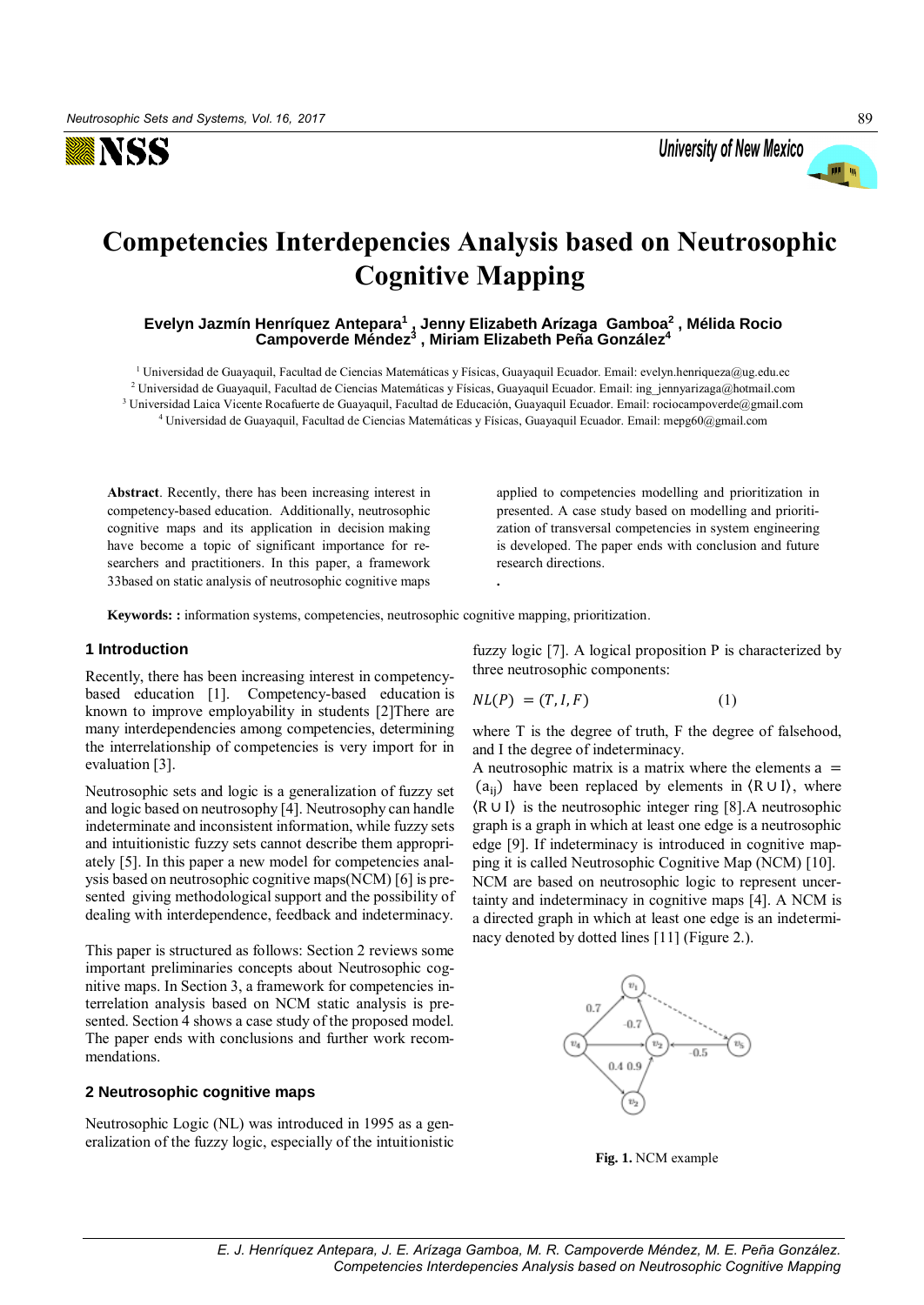In [12] and in [13] a static analysis of mental model framework in the form of NCM is presented. The result of the static analysis result is in the form neutrosophic numbers  $(a+bI, where I = indeterminacy)$  [14]. Finally a the de-neutrosophication process as proposes by Salmeron and Smarandache [15] is applied to given the final ranking value. In this paper, this model is extended and detailed to deal with factors prioritization.

# **3 Proposed Framework**

Our aim is to develop a framework for competencies interdependencies analysis based on NCM. The model consists of the following phases



**Fig. 2.** Proposed framework for PEST analysis.

### **1.1 Identifying competencies**

In this step, the relevant competencies are identified. Different techniques can be used, for example the Delphi technique $[16]$ .

#### **1.2 Modelling interdependencies**

Causal interdependencies among competencies are modelled. This step consists in the formation of NCM, according to the views of the evaluator.

#### **1.3 Calculate centrality measures**

The following measures are calculated<sup>[17]</sup> with absolute values of the NCM adjacency matrix [18]:

Outdegree  $od(v_i)$  is the row sum of absolute values of a variable in the neutrosophic adjacency matrix. It shows the cumulative strengths of connections  $(c_{ij})$  exiting the variable.

$$
od(v_i) = \sum_{i=1}^{N} c_{ij}
$$
 (2)

Indegree  $id(v_i)$  is the column sum of absolute values of a variable. It shows the cumulative strength of variables entering the variable.

$$
id(v_i) = \sum_{i=1}^{N} c_{ji}
$$
 (3)

The centrality (total degree  $td(v_i)$ ), of a variable is the summation of its indegree (in-arrows) and outdegree (out-arrows)

$$
td(v_i) = od(v_i) + id(v_i)
$$
 (4)

#### **1.4 Ranking competencies**

A de-neutrosophication process gives an interval number for centrality. This one is based on max-min values of I . A neutrosophic value is transformed in an interval with two values, the maximum and the minimum value  $I \in [0,1]$ .

The contribution of a variable in a cognitive map can be understood by calculating its degree centrality, which shows how connected the variable is to other variables and what the cumulative strength of these connections are. The median of the extreme values [19] is used to give a centrality value :

$$
\lambda([a_1, a_2]) = \frac{a_1 + a_2}{2} \tag{5}
$$

Then

$$
A > B \Leftrightarrow \frac{a_1 + a_2}{2} > \frac{b_1 + b_2}{2} \tag{6}
$$

Finally, a ranking of variables is given. The numerical value it used for factor prioritization and/or reduction [20].

### **4 Case study**

In this case, the relationship between competencies are represented by a subset of so-called transversal competencies in system engineering

| Competencies | Description         |
|--------------|---------------------|
| $c_{1}$      | Ability to solve    |
|              | mathematical prob-  |
|              | lems                |
| $c_{2}$      | Understanding and   |
|              | mastering the basic |
|              | concepts of infor-  |
|              | mation technology   |
| $c_{3}$      | Basic knowledge     |
|              | about the use and   |
|              | programming of      |
|              | computers           |
| $c_4$        | Ability to solve    |
|              | problems within     |
|              | your area of study  |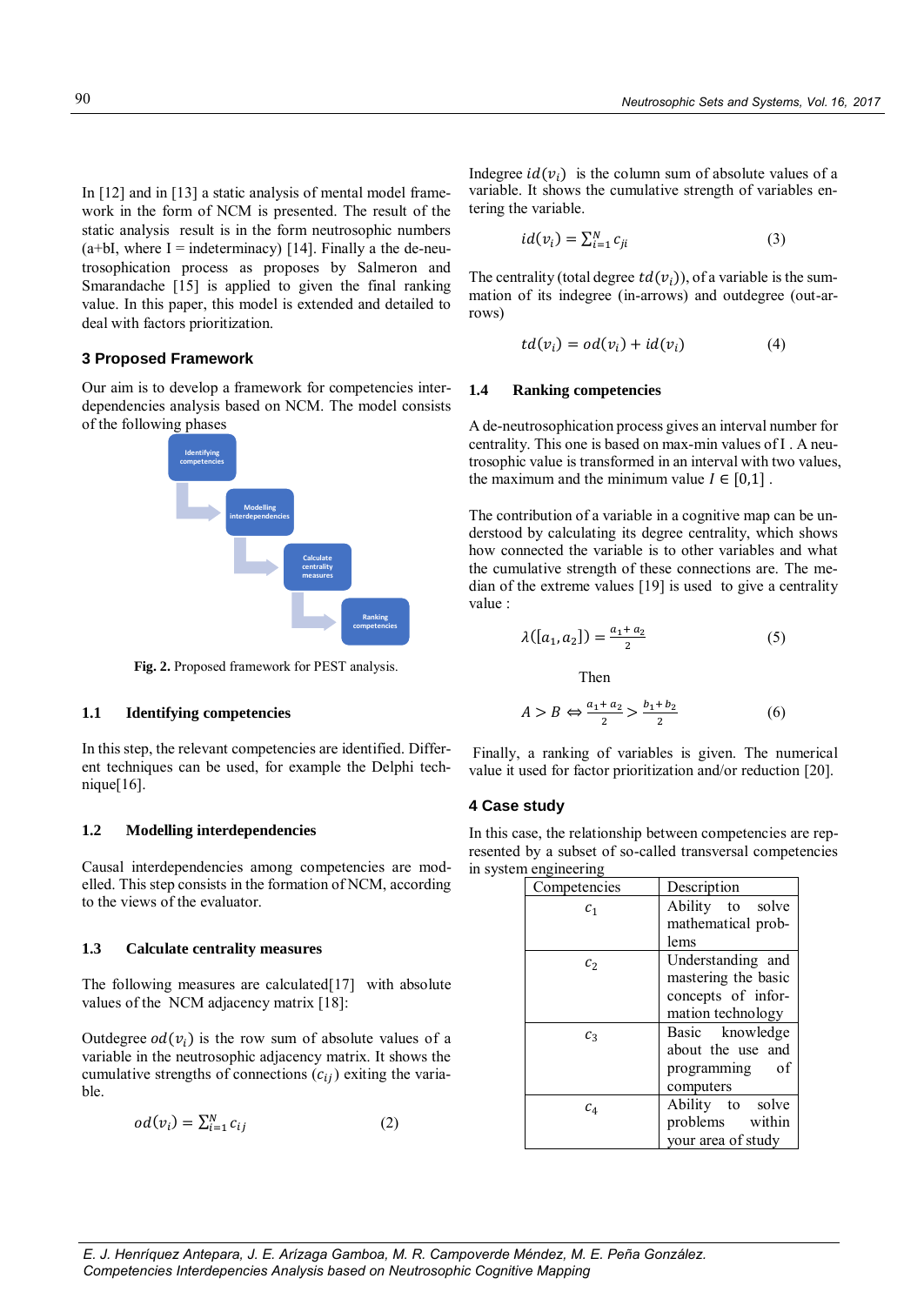| $c_{5}$      | Be motivated by     |
|--------------|---------------------|
|              | professional        |
|              |                     |
|              | achievement and to  |
|              | face new chal-      |
|              | lenges.             |
| $c_{\kappa}$ | Use of the English  |
|              | language at written |
|              | and oral level.     |
|              |                     |

**Table 1.** Competencies analyzed

The NCM is developed by capturing expert's causal knowledge. The generated neutrosophic adjacency matrix is shown in Table 2.

| 0                          | 0.7      | 0.4      | $\mathbf{I}$ | 0        | 0        |
|----------------------------|----------|----------|--------------|----------|----------|
| $\theta$                   | $\theta$ | 0.9      | 0.7          | $\theta$ | $\Omega$ |
| $\theta$                   | 0        | $\theta$ | 0.9          | 0        | 0        |
| $\theta$                   | 0.5      | $\theta$ | $\theta$     | 0.9      | $\Omega$ |
| 0                          | Τ        | $\theta$ | 0.7          | $\theta$ | 0        |
| $\theta$                   | 0.9      | 0.6      | 0.7          | T        | 0        |
| Table 2: Adjacency. matrix |          |          |              |          |          |

The centrality measures calculated are shown below.

|                   | c <sub>1</sub> |                    |
|-------------------|----------------|--------------------|
|                   |                | $1.1 + I$          |
|                   | c <sub>2</sub> | $1.6 + I$          |
|                   | $c_3$          | 0.9                |
|                   | $c_4$          | 1.4                |
|                   | $c_{5}$        | 0.7                |
|                   | c <sub>6</sub> | $2.2 + I$          |
|                   |                | Table 3: Outdegree |
| c <sub>1</sub>    | A              | $\boldsymbol{0}$   |
| c <sub>2</sub>    | B              | $2.1 + I$          |
| $c_3$             | $\mathsf{C}$   | 1.9                |
| $c_4$             | D              | $3+I$              |
| $c_{5}$           | E              | $0.9 + I$          |
| c <sub>6</sub>    | F              | $\overline{0}$     |
| Table 4: Indegree |                |                    |
| c <sub>1</sub>    | A              | $1.1 + I$          |
| c <sub>2</sub>    |                |                    |

B 3.7+2I

|   | <b>Table 5:</b> Total degree |
|---|------------------------------|
| F | $2.2 + I$                    |
| E | $1.6 + I$                    |
| D | $3.4 + I$                    |
| C | 2.18                         |
|   |                              |

A static analysis in NCM [10] which gives as result initially neutrophic number of the form  $(a + bI)$ , where I = indeterminacy) . Finally, a de-neutrosification process as proposed by Salmerón and Smarandache [12] is developed. I  $\in$  [0,1] is replaced by its maximum and minimum values.

| $\mathcal{C}_1$              | [1.1, 2.1] |  |
|------------------------------|------------|--|
| $c_2$                        | [3.7, 5.7] |  |
| $c_3$                        | 2.18       |  |
| $c_4$                        | [3.4, 4.4] |  |
| $c_{5}$                      | [1.6, 2.6] |  |
| $c_{6}$                      | [2.2, 3.2] |  |
| Table 6: de-neutrosification |            |  |

Finally, we work with the mean of the extreme values to obtain a single value [19] .

| $c_1$ 1.6                                    |            |
|----------------------------------------------|------------|
| $c_2$ 4,7                                    |            |
|                                              | $c_3$ 2.18 |
| $c_4$ 3,9                                    |            |
| $c_5$ 2,1                                    |            |
| $c_{6}$ 2.7                                  |            |
| <b>Table 7.</b> Median of the extreme values |            |

From these numerical values, the following ranking is obtained:

 $c_2 > c_4 > c_6 > c_3 > c_5 > c_1$ 

In this case the most important competence is: "Understanding and mastering the basic concepts of information technology".